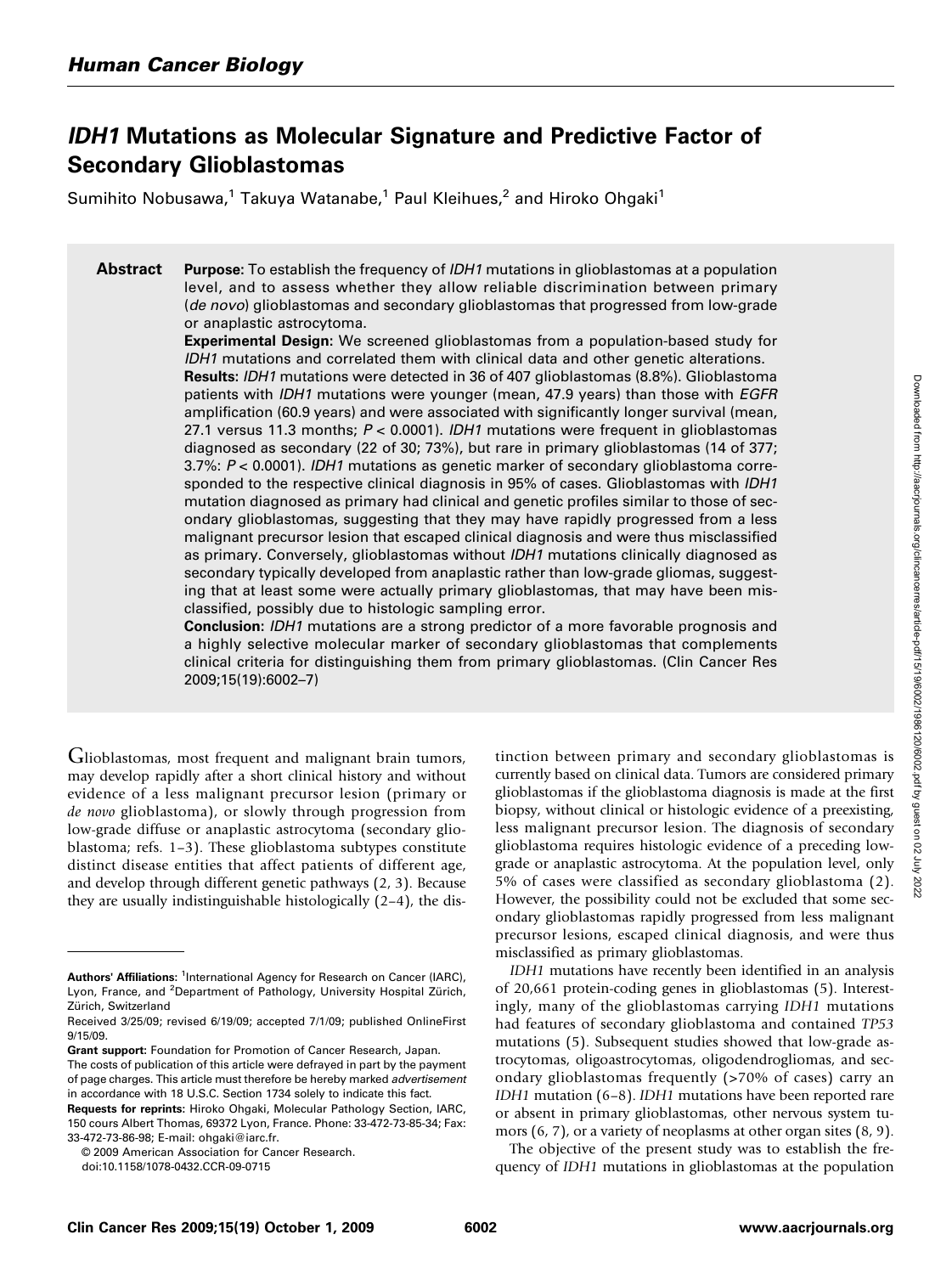#### Translational Relevance

This study established the frequency of IDH1 mutations in glioblastomas at a population level, and shows that IDH1 mutations are the best available molecular markers of secondary glioblastomas. In addition, IDH mutations are the most significant factor predictive of a more favorable clinical outcome. The specific location of IDH1 mutations (all in codon 132) makes this molecular marker very useful as a routine diagnostic procedure. Therefore, these observations may have a significant clinical impact.

level, and to assess to which extent IDH1 mutations allow a discrimination between primary and secondary glioblastomas. We also assessed mutations in the IDH2 gene, related to IDH1, which was recently reported to be mutated in 4% to 8% of low-grade and anaplastic astrocytic and oligodendroglial gliomas, but in none of the 138 primary or 13 secondary glioblastomas analyzed (8).

#### Materials and Methods

Tumor samples. A total of 407 glioblastomas analyzed in the present study were from a population-based study in the Canton of Zurich, Switzerland, previously reported (2). They corresponded to 81% of all glioblastomas for which histologic sections were available. The mean age of glioblastoma patients was  $59.5 \pm 13.9$  y and the male to female ratio was 1.4:1. Data on IDH1 mutations in a subset of 82 glioblastomas were evaluated in a previous study (7).

Tumors were considered to be primary glioblastomas (377 cases) when the glioblastoma diagnosis was made at the first biopsy, without clinical or histologic evidence of a preexisting, less malignant precursor lesion (1, 2). A diagnosis of secondary glioblastoma (30 cases) was made only in cases with histologic evidence of preceding low-grade glioma or anaplastic glioma. For survival analysis, data on 203 patients who were similarly treated with surgical resection aimed at maximum removal followed by radiotherapy (typically 2-Gy fractions and a total dose of 60-Gy) were used.

Single-strand conformational polymorphism (SSCP) analysis and direct DNA sequencing for IDH1 and IDH2 mutations. DNA was extracted from paraffin-embedded sections as previously described (2). PCRsingle-strand conformational polymorphism analysis was carried out to prescreen for mutations in exon 4 of the IDH1 gene as previously described (7), and for mutations in exon 4 of the IDH2 gene. The primer sequences to detect IDH1 mutations have been previously reported (7). The primers for IDH2 mutations were 5′-CCA CTA TTA TCT CTG TCC TC-3' (sense) and 5'-GCT AGG CGA GGA GCT CCA GT-3' (antisense). Briefly, PCR was done in a total volume of 10 μL, consisting of 1 μL of DNA solution (∼100 ng/μL), 0.5 U of PLATINUM Taq DNA polymerase (Invitrogen), 0.1 mCi of  $\left[\alpha^{-33}P\right]$ dCTP (ICN Biomedicals, Inc.; specific activity, 3,000 Ci/mmol), 2.5 mmol/L MgCl<sub>2</sub>, 0.1 mmol/L of each dNTP, 0.25 mmol/L of each primer, 10 mmol/L Tris-HCl (pH 8.3), and 50 mmol/L KCl in a thermal cycler (Biometra) with an initial denaturing step at 95°C for 3 min, followed by 40 cycles of denaturation at 95°C for 30 s, annealing at 56°C (for IDH1) or 62°C (for IDH2) for 30 s, extension at 72°C for 40 s, and a final extension at 72°C for 10 min. PCR products (10 μL) were mixed with 20 μL loading buffer (0.02 N NaOH, 95% formamide, 20 mmol/L EDTA, 0.05% xylene cyanol and bromophenol blue), denatured at 95°C for 10 min and quenched on ice, and then  $5.5 \mu L$  of this mixture were electrophoresed on a 12.5% polyacrylamide nondenaturing gel containing 10% glycerol at 45 W for 2.5 h with cooling by a fan. Gels were dried at 80°C and autoradiographed for 24 to 36 h. Samples with variant bands in SSCP analyses were further analyzed by direct sequencing on ABI 3100 PRISM DNA sequencer (Applied Biosystems) with the Big DyeTM Terminator cycle sequencing kit (ABI PRISM, Applied Biosystems).

Statistical analyses. Student's t test was done to compare the mean age of the patients. The  $\chi^2$  test or Fisher's exact test were carried out to analyze the significance of the association between IDH1 mutation and other genetic alterations, and to compare frequencies of IDH1 mutations between male and female patients. The Kaplan-Meier method and the log-rank test were used for survival analysis. Cox regression models were used to assess the effect of IDH1 mutations on the survival of patients who were treated in a similar way, i.e., surgical resection aimed at maximum removal followed by radiotherapy. Adjustment was made for age and gender.

## **Results**

IDH1 mutations in glioblastomas. Of a total of 407 glioblastomas analyzed, 36 (8.8%) contained an IDH1 mutation. All mutations were located at amino acid residue 132, and 83% of them were G395A (Arg->His), followed by C394G (Arg- >Gly; 11.1%), C394T(Arg->Cys; 2.8%), and C394A (Arg->Ser; 2.8%). All IDH1 mutations were heterozygous (Fig. 1). None of 367 glioblastomas analyzed contained an IDH2 mutation.

Patients with glioblastomas carrying IDH1 mutations were significantly younger (mean, 47.9 years) than those without IDH1 mutations (60.6 years;  $P < 0.0001$ ; Table 1). The mean time from the first clinical symptom to glioblastoma diagnosis was significantly longer in patients with IDH1 mutations (mean, 15.2 months) than in those without IDH1 mutations (3.9 months;  $P = 0.0003$ ; Table 1). The mean survival time of glioblastoma patients with IDH1 mutations was 27.1 months, significantly longer than that of patients without IDH1 mutations (11.3 months;  $P < 0.0001$ , log-rank test; Fig. 2). Multivariate analysis after adjustment for age and gender confirmed that the presence of IDH1 mutations is significantly associated with longer survival (Table 1).

For 13 cases with IDH1 mutations (3 primary and 10 secondary glioblastomas), peritumoral normal brain tissue (10 cases) or a peripheral blood sample (3 cases) was obtained; no IDH1 mutations were found in these tissues, indicating that the IDH1 mutations were somatic.

IDH1 mutations and other genetic alterations. We correlated IDH1 mutations found in the present study with other genetic alterations (TP53 mutations, EGFR amplification,  $p16^{INK4a}$  homozygous deletion, PTEN mutations, LOH 10q, LOH 1p, and LOH 19q), which have been previously reported (2, 4). Glioblastomas with IDH1 mutations also had frequent TP53 mutations and LOH 19q, whereas those without IDH1 mutations often showed EGFR amplification (Table 1). There were significant associations between IDH1 mutations and TP53 mutations (P < 0.0001) and between IDH1 mutations and LOH 19q ( $P < 0.0001$ ), whereas an inverse association was observed between IDH1 mutations and EGFR amplification ( $P = 0.005$ ). Glioblastoma patients with IDH1 mutations were younger (mean, 47.9 years) than those with EGFR amplification (60.9 years; Fig. 3).

IDH1 mutations and histologic features.We correlated IDH1 mutations identified in the present study with previously reported histologic features (4). Oligodendroglial components were significantly more frequent in glioblastomas with IDH1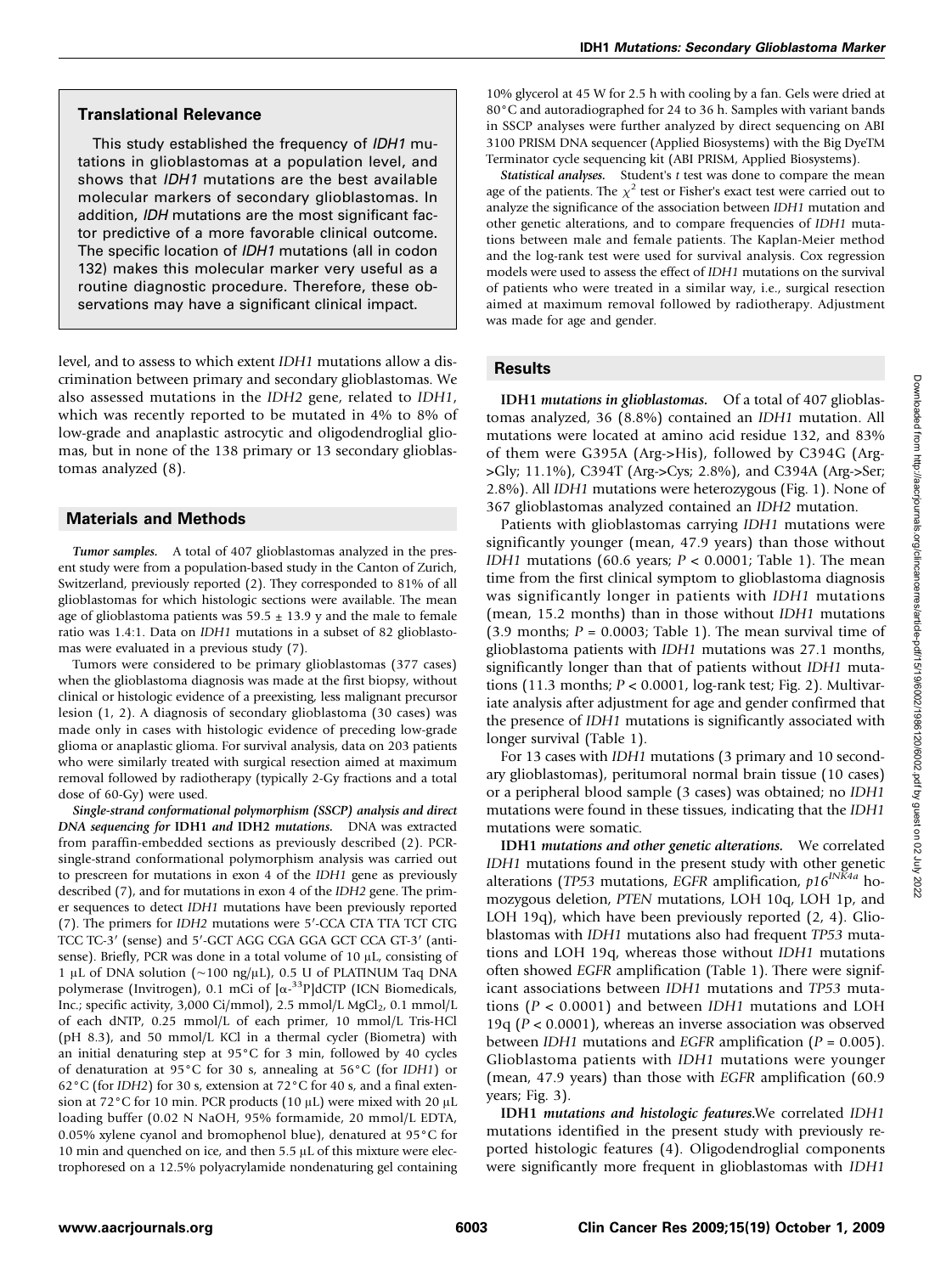

Fig. 1. IDH1 mutations in glioblastomas. All mutations were heterozygous and located at codon 132.

mutations (54.1% versus 19.5%;  $P < 0.0001$ ), whereas large ischemic and pseudopalisading necroses were histologic hallmarks of tumors without IDH1 mutations (50.0% versus 90.3%;  $P < 0.0001$ ). There was no significant difference in the frequency of other histologic features, including the presence of glomeruloid vascular proliferation (data not shown).

IDH1 mutations in primary and secondary glioblastomas. IDH1 mutations were observed in the majority of glioblastomas clinically diagnosed as secondary (22 of 30, 73.3%), but rarely in glioblastomas diagnosed as primary (14 of 377, 3.7%;  $P \leq$ 0.0001; Table 2). Taking IDH1 mutations as a genetic marker of secondary but not primary glioblastomas corresponded to

|                                      | Glioblastomas with IDH1 mutation | Glioblastomas without IDH1 mutation | P        |
|--------------------------------------|----------------------------------|-------------------------------------|----------|
| No. of cases                         | 36 cases (8.8%)                  | 371 cases (91.2%)                   |          |
| Age at GBM diagnosis                 | $47.9 \pm 12.9$ y                | $60.6 \pm 13.5$ y                   | < 0.0001 |
| Male/female ratio                    | 1.12                             | 1.46                                | N.s.     |
| Clinical history*                    | $15.2 \pm 45.8$ mo               | $3.9 \pm 10.8$ mo                   | 0.0003   |
| Primary/secondary GBM <sup>+</sup>   | 14/22 (0.64)                     | 363/8 (45.4)                        | < 0.0001 |
| Median overall survival <sup>#</sup> | 24.0 mo $(n = 17)$               | 9.9 mo ( $n = 186$ )                | < 0.0001 |
| Mean overall survival <sup>#</sup>   | $27.1 \pm 18.0$ mo (n = 17)      | $11.3 \pm 7.1$ mo (n = 186)         | < 0.0001 |
| Hazard ratio (95% CI) <sup>§</sup>   | $0.288(0.163 - 0.508)$           |                                     | < 0.0001 |
| Genetic alterations                  |                                  |                                     |          |
| TP53 mutation                        | 26/32 (81.3%)                    | 88/331 (26.6%)                      | < 0.0001 |
| <b>EGFR</b> amplification            | $2/31(6.5\%)$                    | 115/329 (35.0%)                     | 0.0005   |
| $p16^{INK4a}$ deletion               | 5/23(21.7%)                      | 86/284 (30.3%)                      | N.s.     |
| PTEN mutation                        | $2/25(8.0\%)$                    | 66/274 (24.1%)                      | N.s.     |
| LOH 1p                               | $5/21(23.8\%)$                   | 34/227 (15.0%)                      | N.s.     |
| $LOH$ 10 $q$                         | 16/22 (72.7%)                    | 145/220 (66.6%)                     | N.s.     |
| $LOH$ 19 $q$                         | 6/19(31.6%)                      | $9/230(3.9\%)$                      | < 0.0001 |

Abbreviations: GBM, glioblastoma; N.s., not significant; CI, confidence interval; y, years; mo, months.

\*Time from the first clinical symptom to glioblastoma diagnosis.

† Tumors were considered primary when a glioblastoma diagnosis was made at the first biopsy, without clinical or histologic evidence of a preexisting, less malignant precursor lesion. Adiagnosis of secondary glioblastoma was made only in cases with clinical and histologic evidence of a preceding low-grade or anaplastic glioma.

‡ Following surgery and radiotherapy.

<sup>§</sup>Adjusted for age and gender.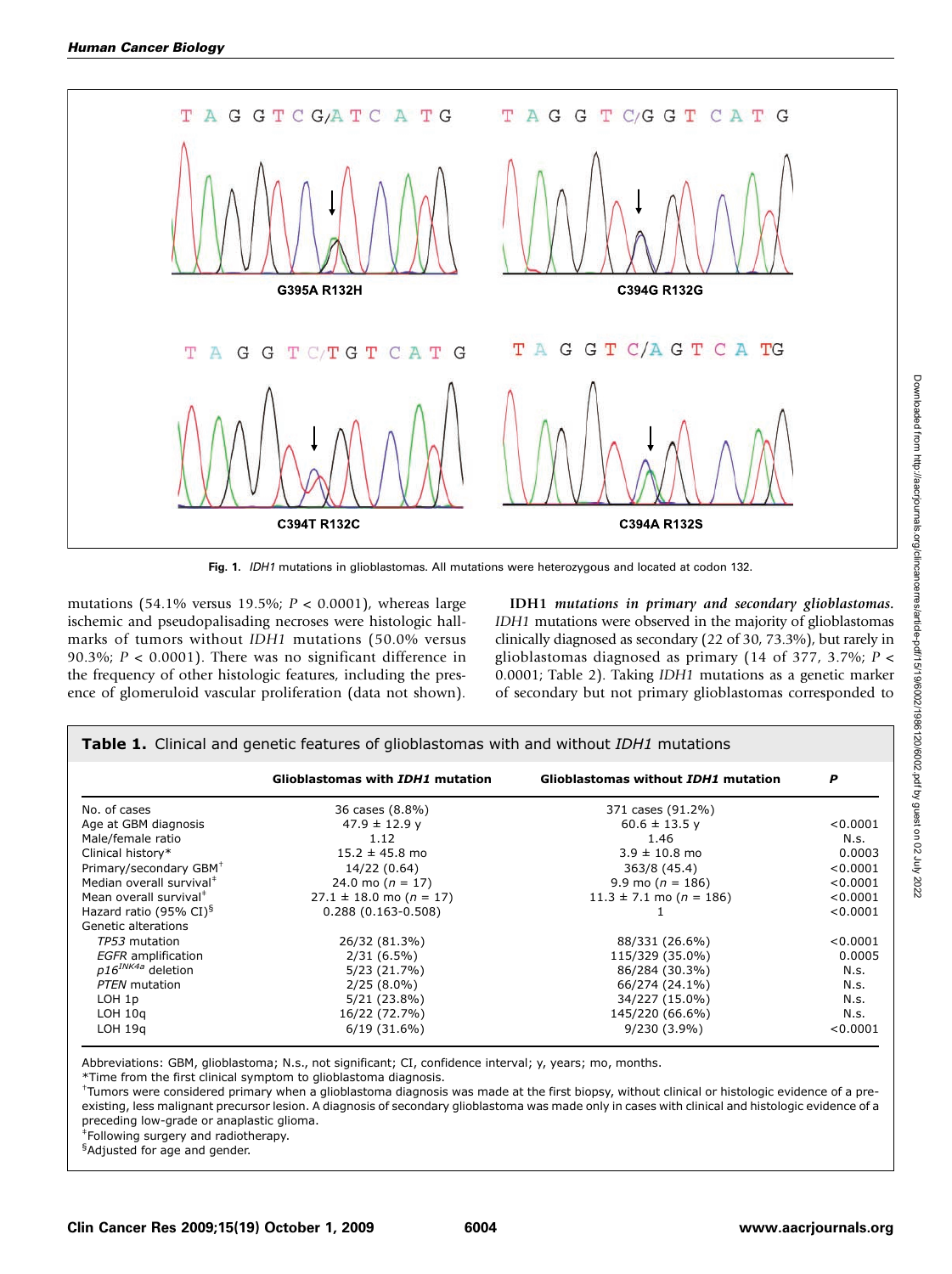

Fig. 2. Survival of glioblastoma patients treated with surgery plus radiotherapy. Note that glioblastoma patients carrying an IDH1 mutation had significantly longer overall survival (log-rank test; Mantel-Cox test;  $P < 0.0001$ ).

the respective clinical diagnosis in 385 of 407 (95%) cases. The sensitivity and specificity for IDH1 mutations as a molecular marker discriminating secondary glioblastomas from primary glioblastomas were 22 of 30 (73.3%) and 363 of 377 (96.3%), respectively.

Exceptions were 14 glioblastomas with IDH1 mutations that were clinically diagnosed as primary. These patients were significantly younger than those without IDH1 mutations (mean, 50.8 versus 60.9 years;  $P = 0.0054$ ), showed a longer clinical history (mean, 28.8 versus 3.8 months:  $P < 0.0001$ ), had frequent TP53 mutations (75% versus 27%;  $P = 0.0009$ ) and lacked EGFR amplification (0% versus 35.4%;  $P = 0.0033$ ; Table 2). Thus, their clinical and genetic profiles were similar to those of secondary glioblastomas.

Conversely, there were eight glioblastomas without IDH1 mutations that were clinically diagnosed as secondary. These glioblastomas showed less frequent TP53 mutations (20% versus 85%;  $P = 0.0123$ ) and more frequent  $p16^{INK4a}$  deletion (66.7% versus 15.4%;  $P = 0.0460$ ) than those with *IDH1* mutations. Most glioblastomas with IDH1 mutations that were diagnosed as secondary (16 of 22; 73%) had developed by progression from low-grade glioma WHO grade II (11 low-grade diffuse astrocytomas and 5 oligoastrocytomas), and only 6 cases progressed from anaplastic astrocytomas (WHO grade III), whereas most glioblastomas without IDH1 mutations that were clinically diagnosed as secondary had developed through progression from WHO grade III anaplastic gliomas (7 of 8 cases; 4 anaplastic astrocytomas, 2 anaplastic oligoastrocytomas, 1 anaplastic oligodendroglioma); only 1 case developed through progression from low-grade astrocytoma WHO grade II.

The mean survival of patients with IDH1 mutation-positive glioblastoma diagnosed as primary was 30 months, which was significantly longer than for IDH1 mutation-negative glioblastomas (11.3 months;  $P < 0.0001$ ; Table 2), but was not different from the survival of patients with IDH1 mutation-positive glioblastoma diagnosed as secondary (23.8 months;  $P = 0.4971$ ).

#### **Discussion**

The distinction between primary and secondary glioblastoma was first made by Hans-Joachim Scherer in 1940 (10), but remained conceptual, without use in diagnosis, largely because these subtypes are considered histopathologically indistinguishable. During the past decade, evidence has accumulated that primary and secondary glioblastomas constitute distinct disease entities that affect patients of different age, develop through different genetic pathways (1, 2), show different RNA and protein expression profiles (11–13), and may differ in their response to radiotherapy and chemotherapy.

Both primary and secondary glioblastomas show frequent LOH 10q (63-70%), but differ with respect to other genetic alterations. Changes that are significantly more frequent in primary glioblastomas include LOH 10p (47% versus 8%), EGFR amplification (36% versus 8%), and PTEN mutations (25% versus 4%; refs. 3, 14). Genetic hallmarks of secondary glioblastomas are frequent TP53 mutations (28% versus 65%), LOH 19q (6% versus 54%), and LOH 22q (41% versus 82%; refs. 3, 15). However, none of these genetic alterations reliably separate these glioblastoma subtypes. The present study shows that IDH1 mutations constitute a remarkably reliable molecular signature of secondary glioblastomas. The majority of glioblastomas (95%) were correctly classified as primary or secondary glioblastoma using the presence of an IDH1 mutation alone as a molecular marker.

Exceptions were some rare glioblastomas with IDH1 mutations clinically diagnosed as primary (14 cases, 3.7%). They had clinical and genetic profiles similar to those of secondary glioblastomas, i.e., young age, longer survival, frequent TP53 mutations, and absence of EGFR amplification (Table 2), suggesting that at least some of these may actually be secondary glioblastomas that rapidly progressed from less malignant precursor lesions that escaped clinical diagnosis.

Most secondary glioblastomas with IDH1 mutations (16 of 22; 73%) developed from low-grade astrocytomas or oligoastrocytomas (WHO grade II). In contrast, 7 of the 8 (88%) glioblastomas without IDH1 mutations clinically diagnosed as secondary progressed from anaplastic astrocytoma, anaplastic oligoastrocytoma or anaplastic oligodendroglioma (WHO grade III). The possibility therefore exists that some of these are actually primary glioblastomas that were misclassified due



Fig. 3. Cumulative age distribution of glioblastoma patients with IDH1 mutations and EGFR amplification. Glioblastoma patients with IDH1 mutations were significantly younger than those with EGFR amplification.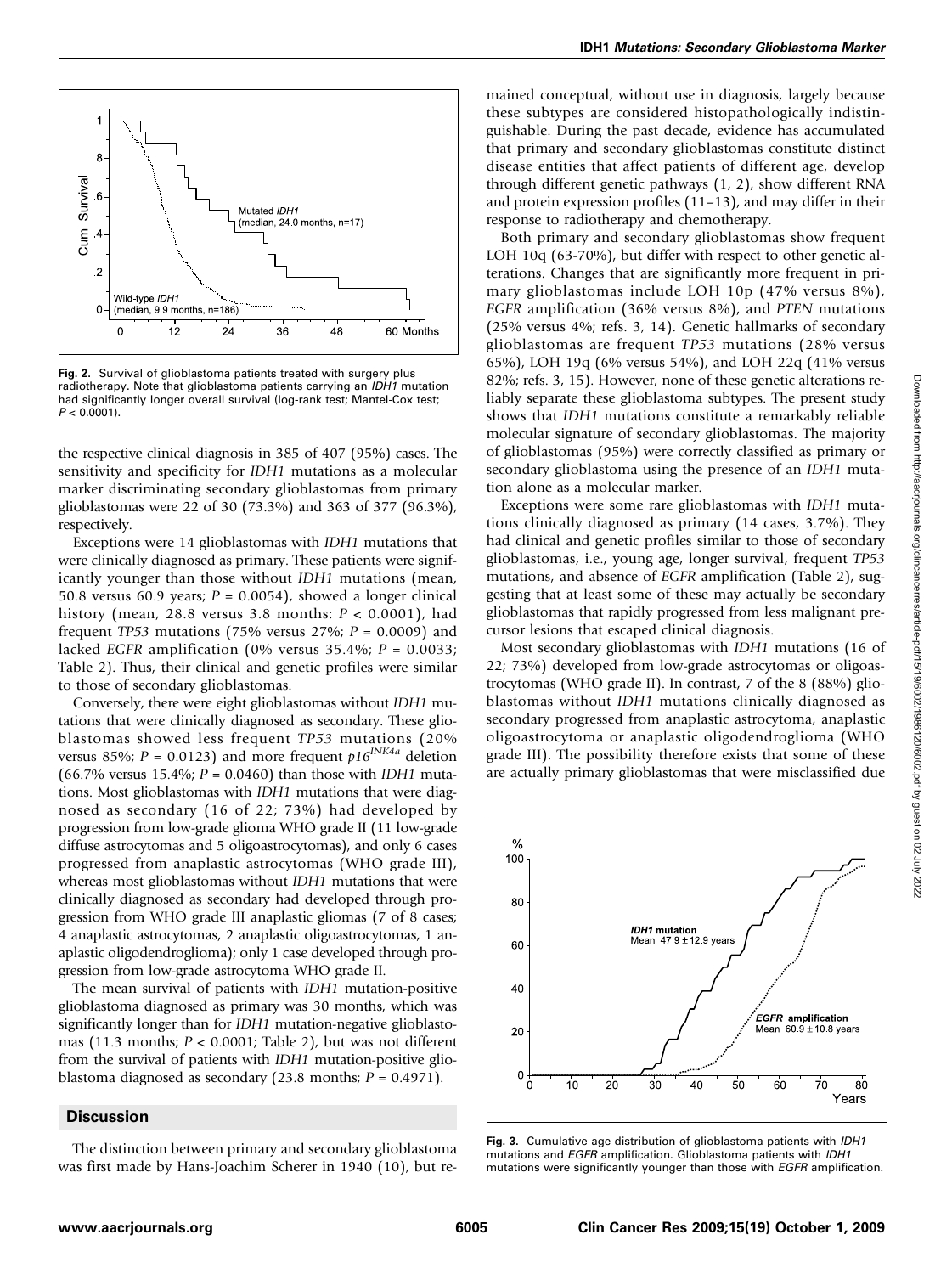| <b>IDH1</b> mutation status | IDH1 mutation -          | IDH1 mutation +         | P        |
|-----------------------------|--------------------------|-------------------------|----------|
| No. of cases                | 363 (96.3%)              | 14 (3.7%)               |          |
| Age $(y)$                   | $60.9 \pm 13.3$          | $50.8 \pm 12.1$         | 0.0054   |
| Male/female ratio           | 1.49                     | 1.8                     | N.s.     |
| Clinical history* (mo)      | $3.8 \pm 10.2$           | $28.8 \pm 74.1$         | < 0.0001 |
| Median survival (mo)        | 10.0 ( $n = 185$ )       | $31.6 (n = 9)$          | < 0.0001 |
| Mean survival (mo)          | $11.3 \pm 7.1$ (n = 185) | $30.0 \pm 18.7 (n = 9)$ | < 0.0001 |
| Genetic alterations         |                          |                         |          |
| TP53 mutations              | 87/326 (26.7%)           | $9/12(75.0\%)$          | 0.0009   |
| <b>EGFR</b> amplification   | 114/322 (35.4%)          | $0/14(0\%)$             | 0.0033   |
| $p16^{INK4a}$ deletion      | 82/278 (29.5%)           | $3/10(30.0\%)$          | N.s.     |
| PTEN mutations              | 66/270 (24.4%)           | $1/10(10.0\%)$          | N.s.     |
| LOH 1p                      | 34/223 (15.2%)           | $1/8(12.5\%)$           | N.s.     |
| $LOH$ 10 $q$                | 142/216 (65.7%)          | 8/9 (88.9%)             | N.s.     |
| $LOH$ 19 $q$                | $9/226(4.0\%)$           | $1/7(14.3\%)$           | N.s.     |

#### **Table 2.** *IDH1* mutations in glioblastomas clinically diagnosed as primary

Abbreviations: N.s., not significant; y, years; mo, months.

\*Time from the first clinical symptom to glioblastoma diagnosis.

to a sampling error, e.g., because of the absence of necrosis and/ or microvascular proliferation in available histologic sections.

IDH1 mutations are associated with younger age of patients with low-grade diffuse astrocytomas (7), anaplastic astrocytomas (6, 8), anaplastic oligoastrocytomas (6), and glioblastomas  $(5-8)$ . In line with recent reports  $(5, 8)$ , we confirmed in a large cohort of patients treated with surgery and radiotherapy, IDH1 mutations were the most significant predictive factor for longer survival.

However, the molecular mechanisms of these findings remain unclear. The IDH1 gene encodes isocitrate dehydrogenase (IDH) 1 (16), which catalyzes the oxidative carboxylation of isocitrate to α-ketoglutarate, resulting in the production of NADPH (17) in the citric acid (Krebs) cycle (18). In contrast to other IDHs in the mitochondria, IDH1 is present in the cytosol. It has recently been reported that heterozygous IDH1 mutations impair the enzyme's affinity for its substrate and dominantly inhibit wild-type IDH1 activity through the formation of catalytically inactive heterodimers (19), and that forced expression of mutant IDH1 in cultured cells reduced formation of α-ketoglutarate, and increased the levels of hypoxia-inducible factor subunit HIF- $1\alpha$  (19), a transcription factor that activates >100 hypoxiaregulated genes, including vascular endothelial growth factor, which induces tumor angiogenesis (20, 21). Glioblastomas with IDH1 mutations showed less frequent necroses than

those without IDH1 mutations. However, this may reflect the more rapid growth of primary glioblastomas rather than functional neoangiogenesis; the present study also showed that vascular proliferation was similarly frequent in glioblastomas with and without IDH1 mutations.

In conclusion, the present study strongly suggests that IDH1 mutations are a significant predictor of a more favorable clinical outcome and constitute a highly selective molecular signature of secondary glioblastomas. The specific location of IDH1 mutations (all in codon 132) makes this molecular marker very useful as a part of a routine diagnostic procedure. The distinction of primary versus secondary glioblastomas may not influence management decisions in the immediate future. However, it is a crucial factor in clinical trials, because future studies may reveal that because of their different genetic profiles, these glioblastoma subtypes may also significantly differ in response to therapy.

# Disclosure of Potential Conflicts of Interest

No potential conflicts of interest were disclosed.

# Acknowledgments

We thank Anne-Marie Camus and Christine Carreira for technical assistance.

## References

- 1. Ohgaki H, Kleihues P. Population-based studies on incidence, survival rates, and genetic alterations in astrocytic and oligodendroglial gliomas. J Neuropathol Exp Neurol 2005;64: 479–89.
- 2. Ohgaki H, Dessen P, Jourde B, et al. Genetic pathways to glioblastoma: a population-based study. Cancer Res 2004;64:6892–9.
- 3. Ohgaki H, Kleihues P. Genetic pathways to primary and secondary glioblastoma. Am J Pathol 2007;170:1445–53.
- 4. Homma T, Fukushima T, Vaccarella S, et al. Correlation among pathology, genotype, and pa-
- tient outcomes in glioblastoma. J Neuropatho Exp Neurol 2006;65:846–54.
- 5. Parsons DW, Jones S, Zhang X, et al. An integrated genomic analysis of human glioblastoma multiforme. Science 2008;321:1807–12.
- 6. Balss J, Meyer J, Mueller W, Korshunov A, Hartmann C, von Deimling A. Analysis of the IDH1 codon 132 mutation in brain tumors. 116 ed. 2008. p. 597–602.
- 7. Watanabe T, Nobusawa S, Kleihues P, Ohgaki H. IDH1 mutations are early events in the development of astrocytomas and oligodendrogliomas. Am J Pathol 2009;174:1149–53.
- 8. Yan H, Parsons DW, Jin G, et al. IDH1 and IDH2 mutations in gliomas. N Engl J Med 2009;360: 765–73.
- 9. Bleeker FE, Lamba S, Leenstra S, et al. IDH1 mutations at residue p R132 (IDH1(R132)) occur frequently in high-grade gliomas but not in other solid tumors. Hum Mutat 2009;30:7–11.
- 10. Peiffer J, Kleihues P. Hans-Joachim Scherer (1906-1945), pioneer in glioma research. Brain Pathol 1999;9:241–5.
- 11. Godard S, Getz G, Delorenzi M, et al. Classification of human astrocytic gliomas on the basis of gene expression: a correlated group of genes